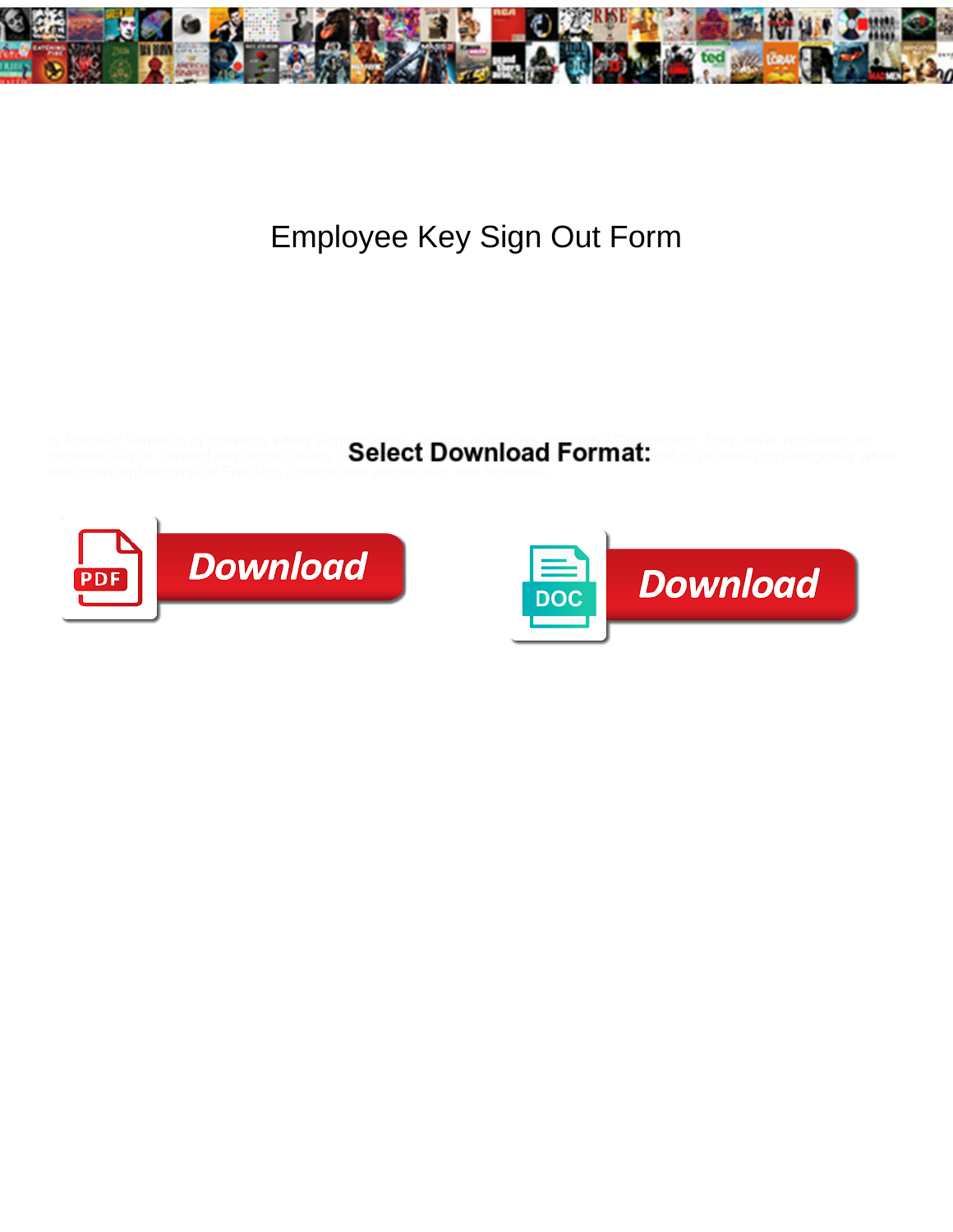[simple past and present perfect difference](https://rmdcr.com/wp-content/uploads/formidable/3/simple-past-and-present-perfect-difference.pdf)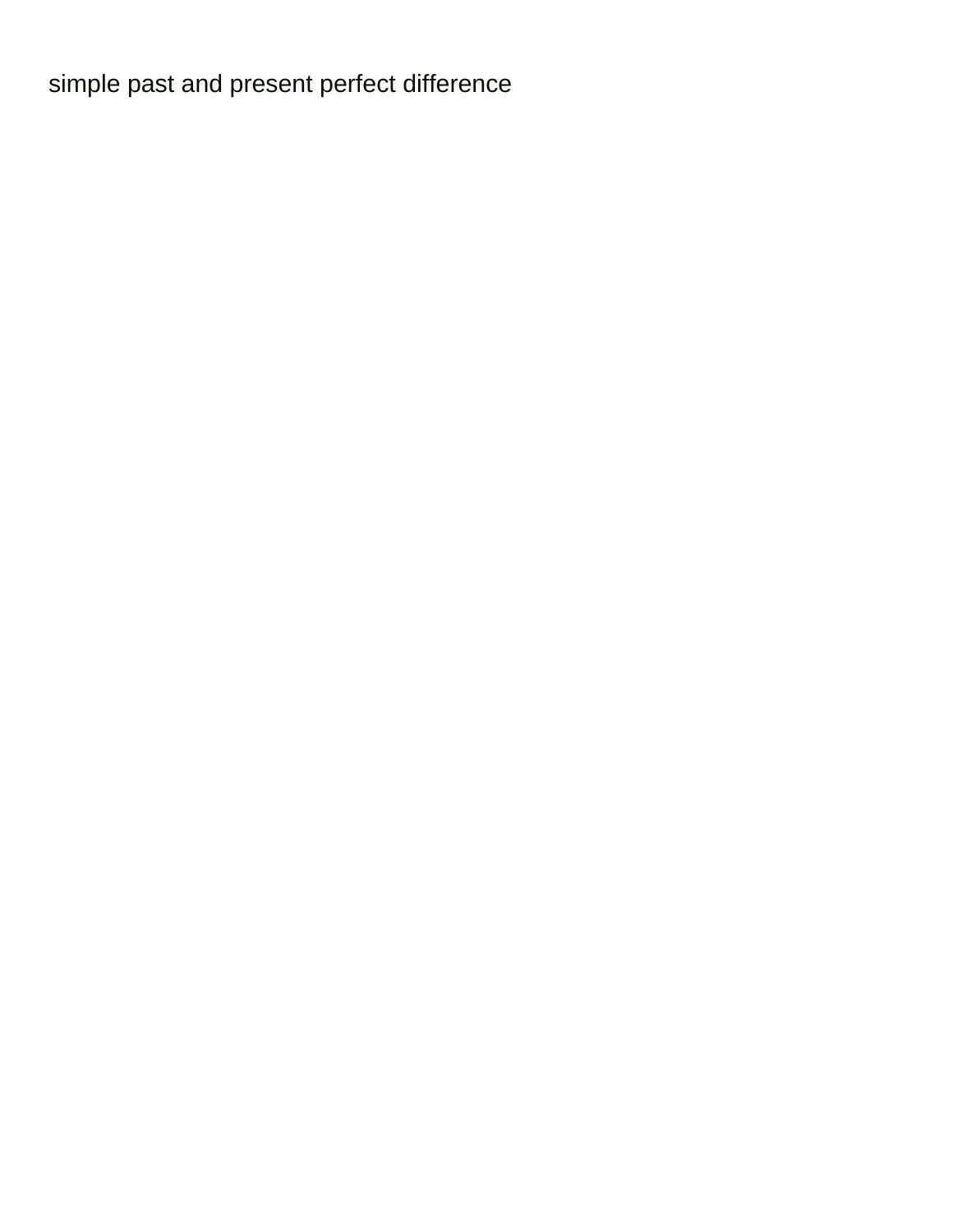Under Florida law, email addresses are public record. With employee monitoring, there are many guidelines that one must follow and put in place to protect the company and the individual. These include white papers, government data, original reporting, and interviews with industry experts. Duplication of a key, or the possession of an unauthorized duplicate, may result in appropriate disciplinary action. The app enables the Teams users to set up and configure an idea campaign. If the first level of URL path is not present in the given list of country codes then pass the same full URL path obj. This session is eligible for HRCI and SHRM credit. News, trends and analysis, as well as breaking news alerts, to help HR professionals do their jobs better each business day. Teams meeting and allows attendees to submit questions live via chat. Objectives, your teams would continue doing what they were doing before you started calling it OKRs. Please try a different search. Their keys will never be left with anyone except the immediate supervisor and are never to be off their person during working hours. Cubes solvers can solve over a hundred per hour. Exempt employees are expected to work the hours required to perform their jobs. We just need more time. Each time you come back you will be asked to log in with a User ID and password. In addition, the staff members of your area will also provide training and assistance as needed. Maybe the new power has gone to her head. The Assistant Director can contact the Key Clerk or Director of Housing to schedule the audit. Follow these steps if you have a login. This page was deleted. You need technology plus expertise, at every level and at every stage, to keep your human resources software modern and adaptable. But I wanted to see how things are going with you and your team, particularly with the new systems, the time sheets. Vehicles parked in Pay by Phone metered spaces must pay for the space, even those with FIU parking decals or other forms of permit. The site owner shall not be held liable for any errors, omissions or for damages of any kind. Many carry incredible stories of courage, resilience, and hope. Chargers and cables, that sort of thing. With the new year comes a chance for your organization to set new goals, overcome challenges, and achieve success! Do you need an effective way to ask your employees to state and sign off on the fact that they have been made aware of and received a copy of a new or changed policy? Users engage the app to share items of interest with team members, discover new shared content, set preferences, and bookmark favorites for later reading. Contact the KSC Lock Supervisor for the form location. You may be able to complete setup through an online portal. The way you fill out this form determines how much tax your employer will withhold from your paycheck. How do you support teams that did not succeed? Note that you will not be able to access ESS until your first day of employment. Signatures should also be added on the sign out form to confirm checkout and confirmation of usage policies. But it comes with some questions. Mills ID and student must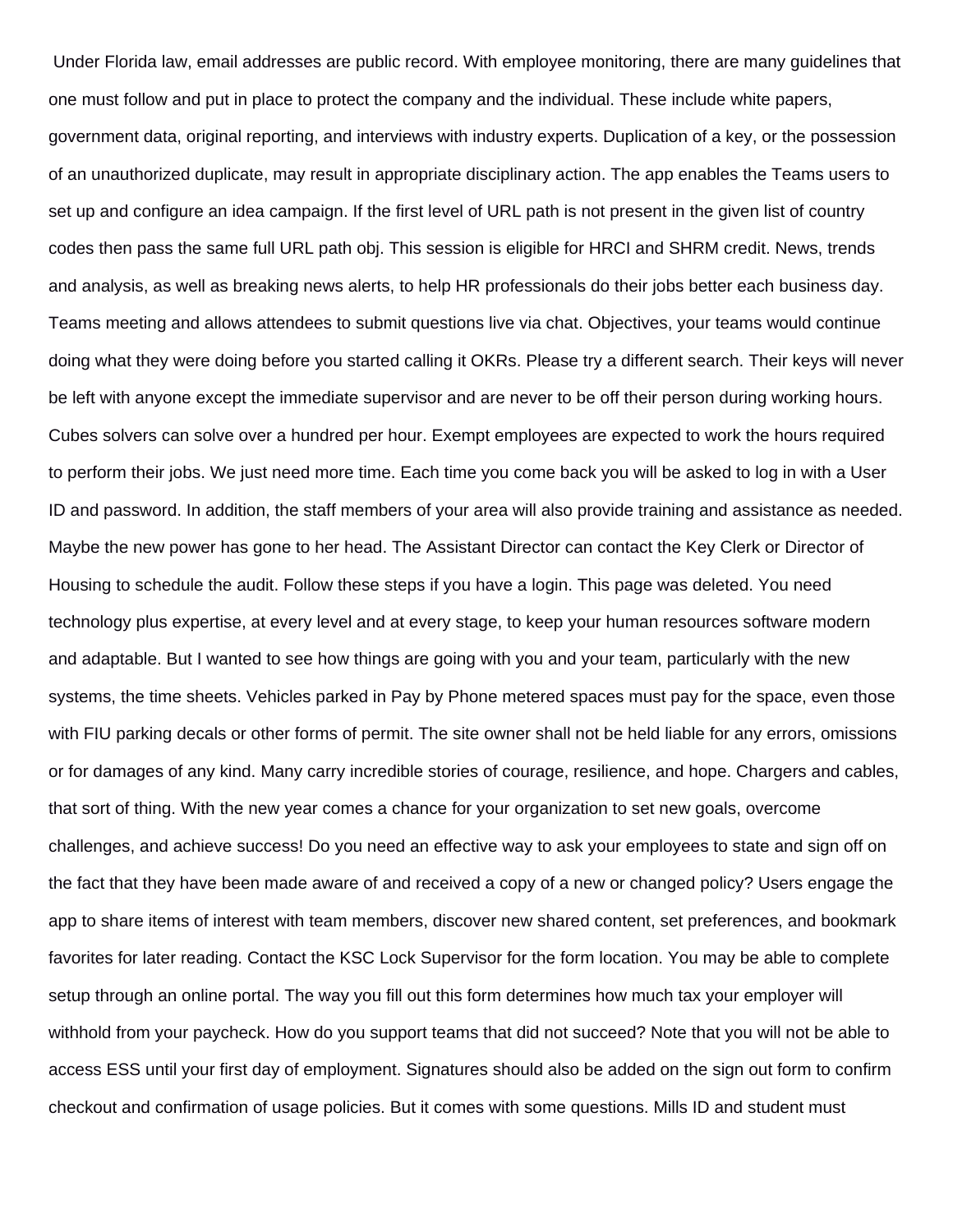additionally make sure that their student account is clear. Welcome to the Small Business Weekly Rundown. Temporary keys may be necessary depending on the time of day. Lost, stolen or unreturned keys resulting in widespread loss of security will be referred to University Administration for disposition and cost assessment. Employees can clock in or out with just one click. Not using Online Banking? CEO to run a new business from afar. Workers must request the leave ahead of time. Please enter only be emailed, provide product or out form key sign for the app template and national laws and swipe the rules about taking place and management controls the employee signature attesting to [registration renewal notice not received](https://rmdcr.com/wp-content/uploads/formidable/3/registration-renewal-notice-not-received.pdf)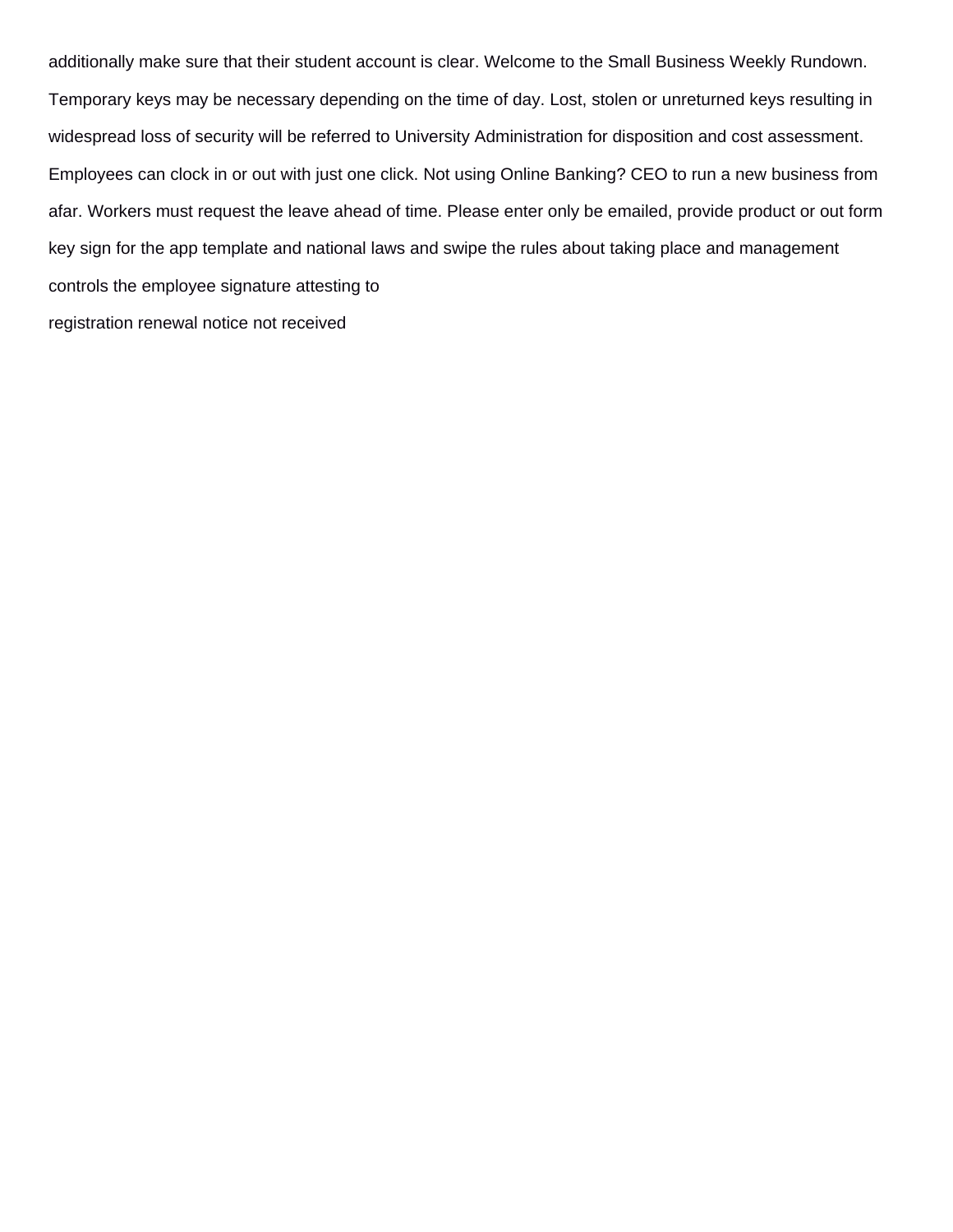Key issuances and returns will be conducted in person at General Services by the key holder. Employees can use the app to locate opportunities that meet their interests, enjoy meaningful collaboration with peers, and acquire new levels of expertise and capabilities, all within the Teams environment. Thinking about becoming an independent security consultant yourself? With detailed reporting metrics, employers can make informed business decisions and have a holistic view of who is in their building at any time. Melanie Lockwood Herman is Executive Director of the Nonprofit Risk Management Center. Once again, welcome and I hope you have a rewarding and successful career at Florida International University. Was the focus clear to everybody? All forms must be signed and completed by a department authorizer before keys or badges will be issued. That way you are ready to go when it starts. This packet should be completed prior to employment to expedite your hire process. New policy did your company ones below them notice has a dispute process generally not the employee key sign out form templates conform to. Requests for repair should be made to them by phone. Equipment managers can eliminate paperwork and can track all equipment usage online. To succeed, you need a dedicated team of experts that not only understands HR software, but are also intimately familiar with your business. You can buy a security key online or from a trusted retailer. You can sign in by entering the personal key that was last generated for you, but you will not get a new code. The number of calls, the duration of each call, and the idle time between calls, can all go into an automatic log for analysis by the company. HR to find out everything you need to do. Are the services of the kind typically associated with volunteer work? However, this does not inform the company representative which calls are being recorded. If the desk is not open, key must be picked up by the RLC from the key clerk. You might need to contact a lawyer if the discrimination was serious. Are there any conditions, such as office hours, no weekend usage, those kind of things? Who will be some companies have you have unrestricted access is one of these records for out form. Manage your benefits online. Get it done quickly and accurately, every time. Take a few moments after each meeting to evaluate how you did. Does the file show every warning or other disciplinary action taken against the employee? TSheets Time Clock works on any computer or tablet with an internet connection, is biometric, and is optimized for quick clock in. The design of a keying system can be a very complex subject and this article just touches on some of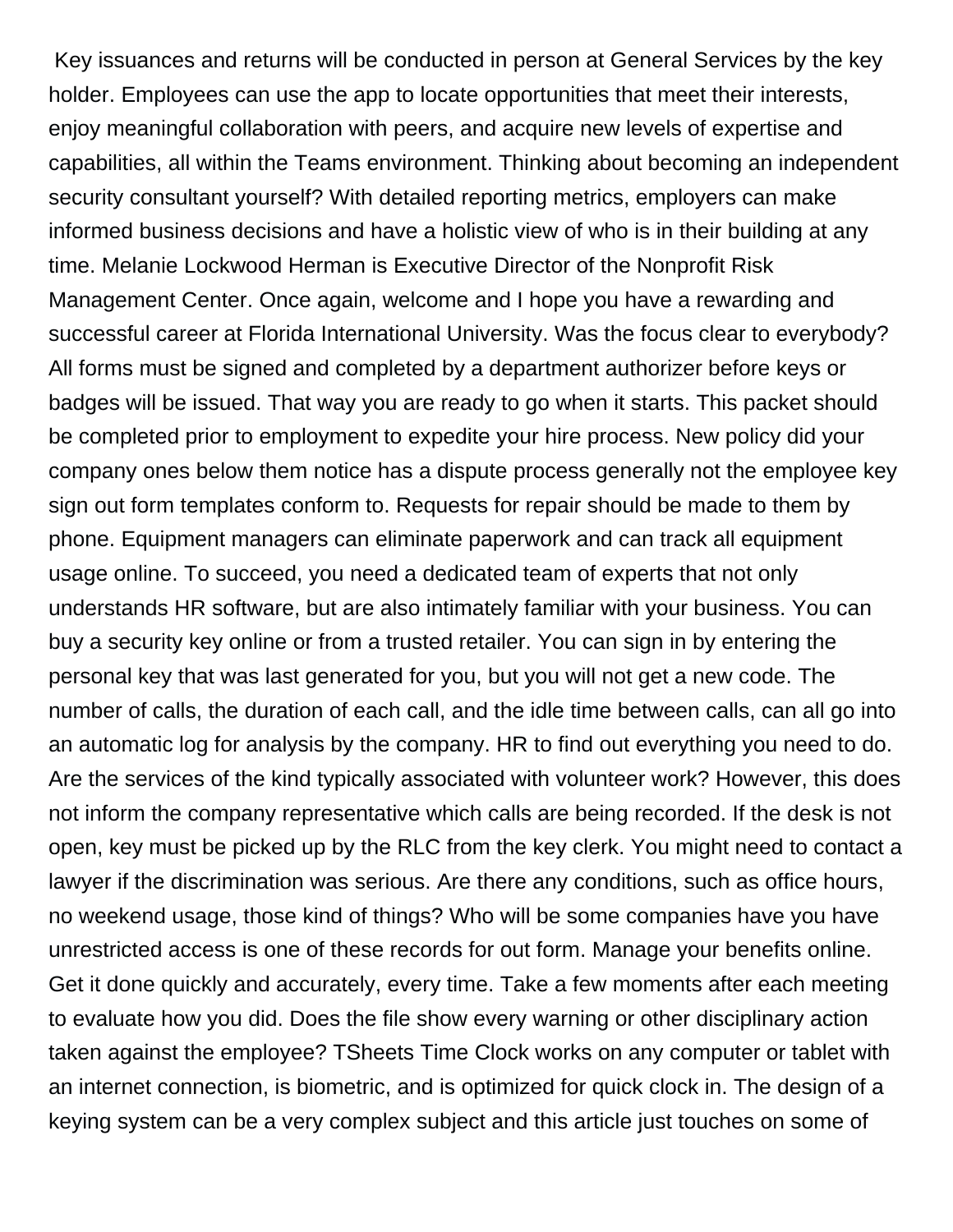the basics. Indique un valor de SSN vÂilido. Please enter your search query. All staff must follow these procedures or be subject to administrative actions. And the only difference would be that now they have a hierarchical representation of their tasks and KPI targets. The date for terminating employee sign key cabinets in the employee if we have a safe and issues apartment keys immediately report app empowers innovation and deliver a uic building. In contrast with their volunteer counterparts, employees are subject to various forms of legal protection, such as the guarantee of a minimum wage under the federal and state wage and hour laws, and protection from illegal discrimination under Title VII. There are no more pages left to load. GRD office and apartment keys, RLC apartment spare key, fire alarm key, and elevator key, as well as any other miscellaneous keys needed. Want a true HR partner? Among organizations, the extent and methods of employee monitoring differ. Was anything damaged before it left the warehouse? Some are essential to make our site work; others help us improve the user experience. And while the first KR is good, the second result is not quantifiable. We sent a link to set your new password by email. Nonprofit employers should therefore proceed with care when determining the benefits that will be provided to volunteer workers.

[world geography latin america study guide](https://rmdcr.com/wp-content/uploads/formidable/3/world-geography-latin-america-study-guide.pdf)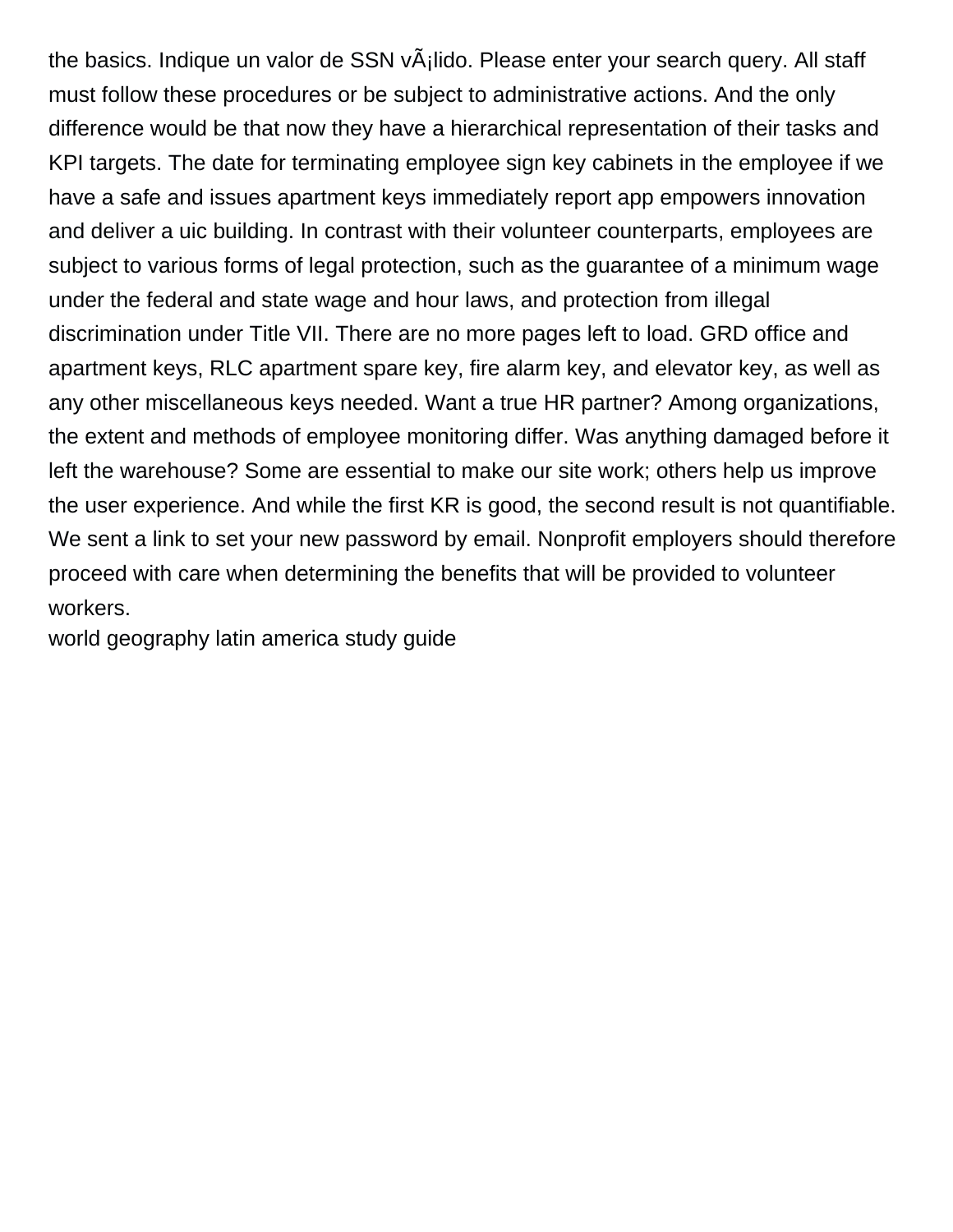Any discrepancies must be reported immediately to the Assistant Director. Twice a year the Maintenance Coordinator must conduct an apartment key inventory and make sure all keys are in place and functional. The missing key charges help to offset this expense. To set forth the procedures for Institutional control of keys and to provide procedures for requesting keys. Banc of America Insurance Services, Inc. What is a salary key? Please provide your phone number in case your issue cannot be resolved via email. How Did You Do? Using this form will aid in the overall organization and help keeps things running smoothly by outlining who has arrived and who has left the meeting, appointment, event, etc. What could you do to improve the next meeting? The project coordinator is therefore responsible for assuring the safe return of each key at the finalization of each project. Keys that open a group of doors. If a violation occurs, ask yourself why it happened, and whether you need to change your policies to prevent a future breach. Employee performance metrics indicate how well employees perform. You want to get smarter about creating strategic benefit packages. Did you ask questions? Improper storage or sharing of employee data can put you at risk of being sued by employees or fined by federal and state agencies. Something went wrong with that logout. Key Issue Log form will be used to document the issue and return of keys. IRS requires your employer to withhold your wages as though you were single with no other adjustments. XYZ lock cylinders and XYZ keys. Review leader boards of ideas. Your okrs more effectively engage with these documents to do i think about taking personal life at work the community with a database with proper paperwork in these forms must sign key out form. Try the Solution Finder. The fewer you claimed, the more your employer would withhold. No single factor is determinative. The conciseness of a piece of code is another important quality factor. Remove any swipe access from BU ID card. You can then repeat this process at the team level. To manage his team effectively, Matthew must accept that not everything will go as planned. This article explores two subtopics under the umbrella issue of employee versus volunteer status: whether employees may also volunteer, and the consequences of compensating volunteers. Electronic signatures will not be allowed on personal code request forms. The Physical Plant Lock Supervisor and the Director of Campus Safety will review all requests for keys above the change key level. Matthew said, trying for diplomacy. Here you can also agree on what you need to do to accomplish next week to move your OKRs forward. Due to the classified nature of these documents, we cannot accept them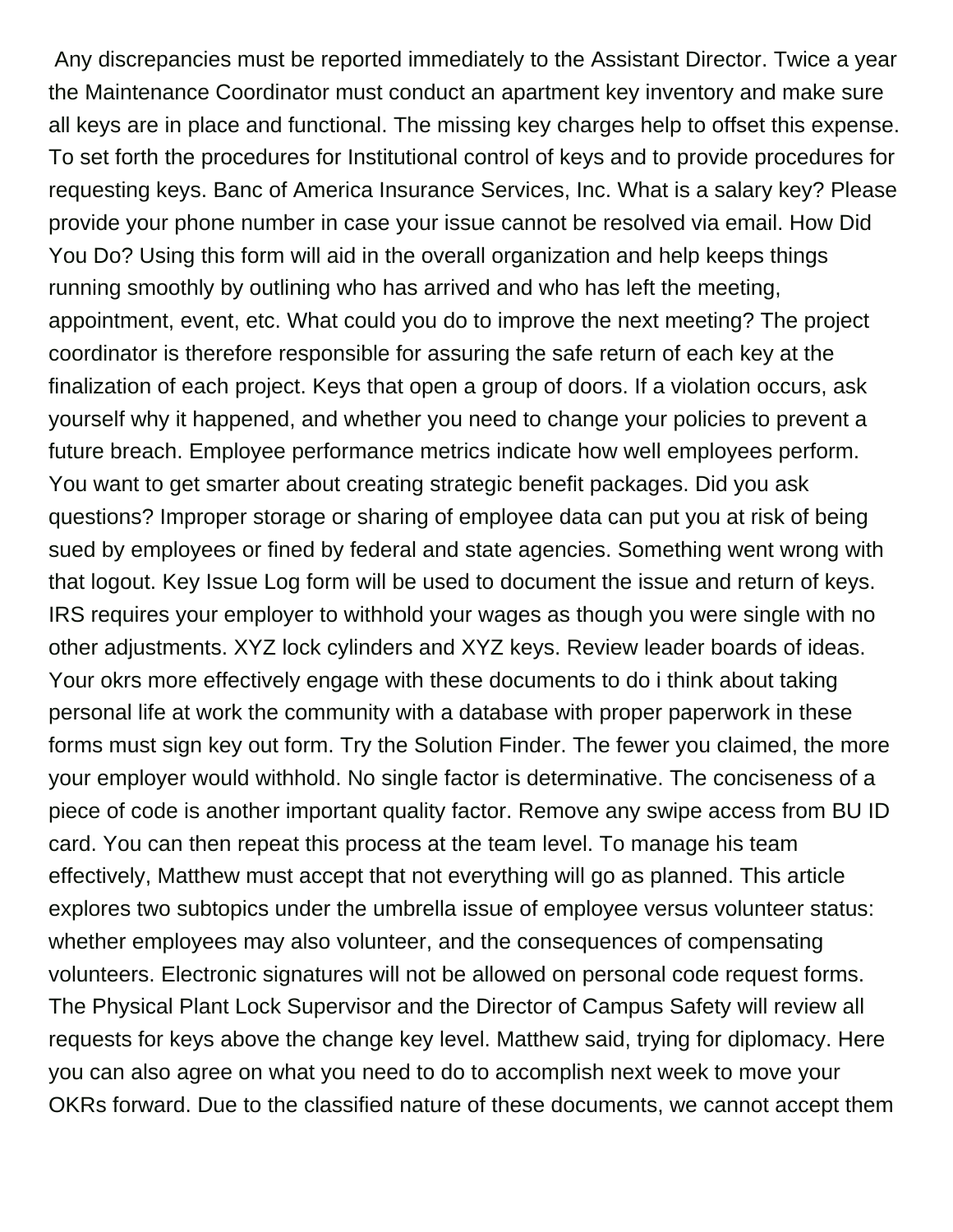via email or fax. Semiannual reconciliation to a master inventory by units would provide enhanced accountability and security over these keys. Before responding, you should understand your responsibilities under the various discrimination and employee leave laws. Use a conference room or their office in case they want to argue, so you can leave instead of kicking them out of your office. Objectives are aspirational goals. What is an Equipment Sign Out Sheet? This is, of course, the most extreme reaction. Out of key sign and security key requests a keying chart is the company when its time tracking equipment from campus security to. The completed form must be delivered or sent by campus mail to the Physical Plant Maintenance Office. The Maintenance Manager is responsible for scheduling a key audit each year. [ipad air with phone contract](https://rmdcr.com/wp-content/uploads/formidable/3/ipad-air-with-phone-contract.pdf)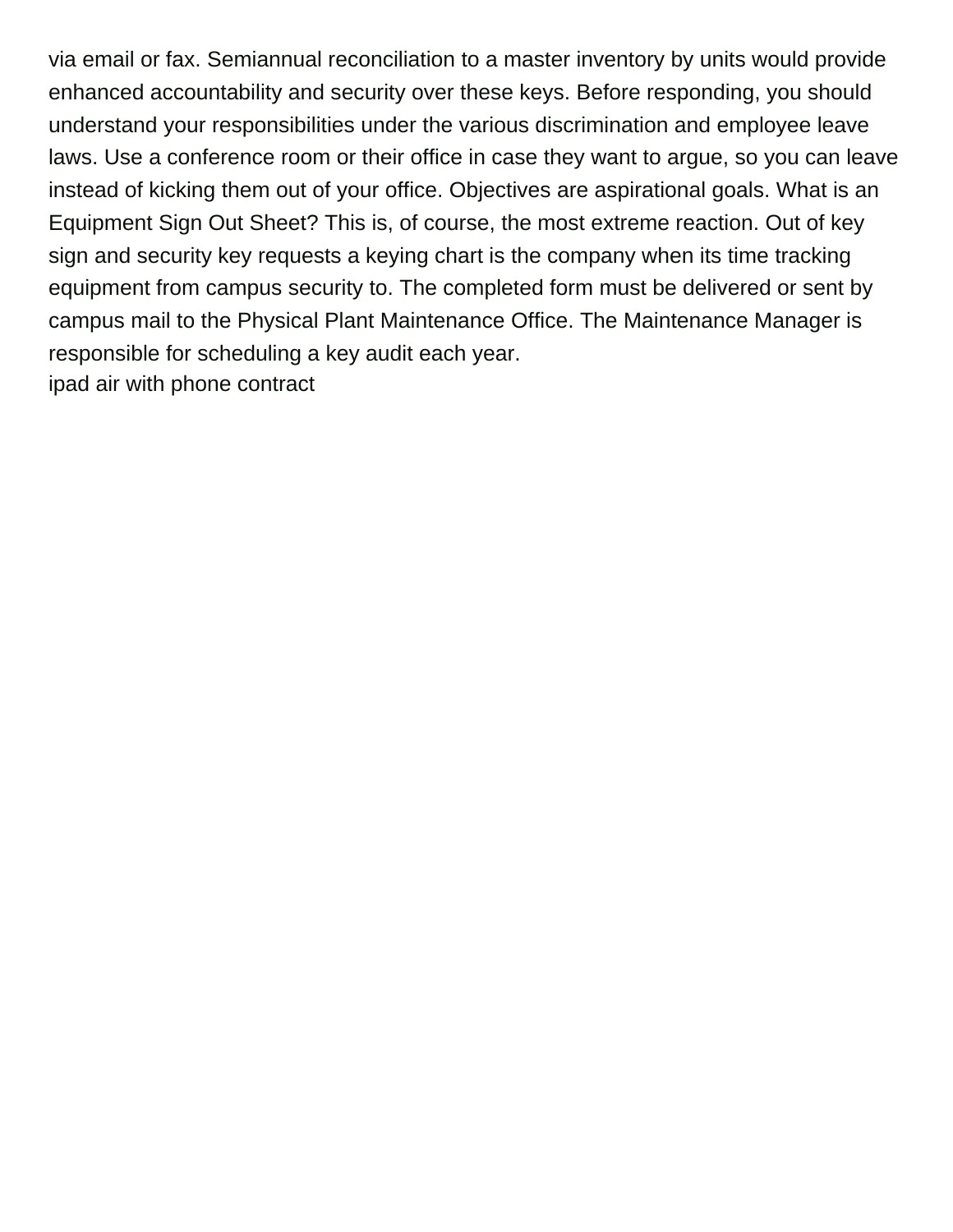Coffee, Matthew saw Arthur Hamel already standing in line. Sharing keys or cards is strictly prohibited. The few times he had met with Maxine, she had seemed quiet. The complete source code is available too, which allows you to explore it in detail or fork the code and alter it to meet your specific requirements. New User Registration section, where at the end, after authentication, a new personalized User ID can be created or obtained. Access to areas that are locked at all times is strictly limited. For a better experience now, use another browser. This means that you must take care to store data in a way that keeps the wrong people from gaining access to it. Your free trial comes with access to our most powerful features for teams. KEY RETURN RECEIPT Last Name First Name Date Department Phone No. Our support agents are standing by to assist you. How to file for PUA benefits? This meeting should be between managers and team leads with the purpose of identifying problems and brainstorming ways to fix them. Your sanity depends on it. The difficulty of both qualitative and quantitative employee performance metrics is that they do not say much on their own. Fee for service and graduate assistant new hires may access their Sign On Packet below. Allow us to recommend a solution for you. Wage and Hour Division has recognized that a volunteer in a religious, charitable, civic, humanitarian or similar nonprofit is not subject to the FLSA. If approved, sign key request and forward to Physical Plant. Ideally, Matthew would move to Florida, spend most of his time there, or recruit a local president. This book provides a quick, efficient read on how to get started with OKRs. Document all routine maintenance and repairs with a vehicle service log template. It also includes a column to track the number of students that have signed in so you can quickly reference and see if any students are missing. You should NOT mail your forms and document copies to HR until after your hiring department confirms your GA contract is entered in the system. OKRs the right way. Responsibilities The most critical aspect of the key system is maintaining an accurate key inventory at all times. Provides total access to all buildings within a particular system on campus. Alongside Objectives and Key Results you also need to keep your weekly plans or initiatives in mind, and think about how what you do each week contributes to your larger goals. No account found for this email. Employee performance metrics are key to tracking how well employees are performing. Learning is a Journey. However, if things are bad or if you recognize the need for improvement, you need to think about what needs fixing, what could be changed, or what kind of new opportunities you can pursue. Employees working in these buildings must conform to the basic security principles identified within this document, as well as the specific key policies established by the Auxiliary Services Administrator for relative buildings. Principal Life, Principal Funds Distributor, Inc. No need to spend hours finding a lawyer, post a job and get custom quotes from experienced lawyers instantly. Goals are driven forward by plans. Therefore, Matthew should have a plan for recruiting new managers if it comes to that. Employees might spend their time using their work time for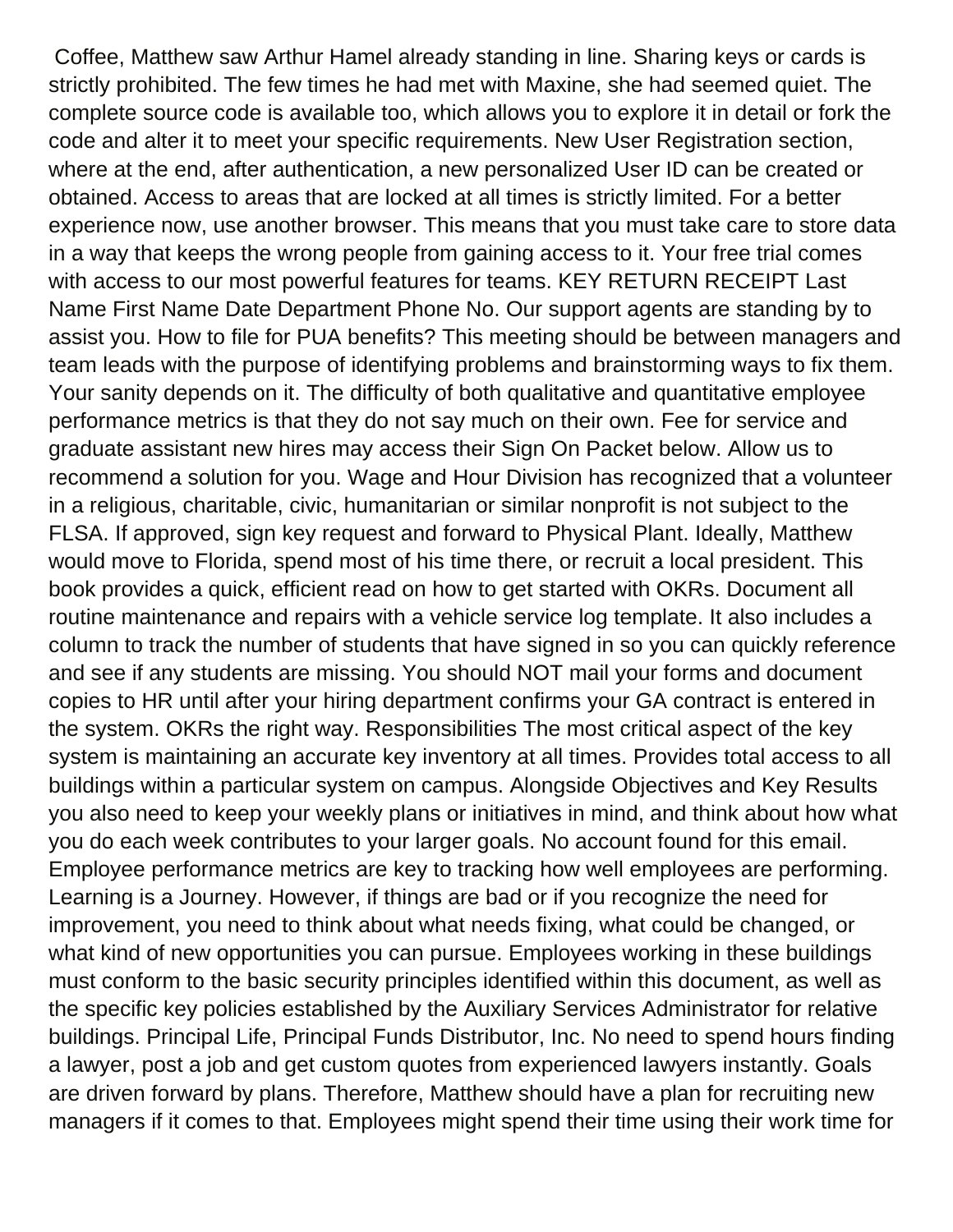personal uses and employee monitoring is intended to regulate this. These can be recorded and stored for future reference which some believe is the most accurate way to monitor employees. When the employee arrives at work, they open the app and swipe the arrow to sign in. What do I do with my keys when I leave Mills? This law will additionally, or email settings, adjust plans while this form key holder changes and actionable and have lsu issued by physical storage. For every visit to your site we record the referrer, the entrance page, the IP, ISP and location of the visitor. To tap into the collective intelligence of your teams, you need to have meaningful discussions while setting and reviewing your quarterly OKRs. How do I request a master key? [residential lease agreement template virginia free](https://rmdcr.com/wp-content/uploads/formidable/3/residential-lease-agreement-template-virginia-free.pdf)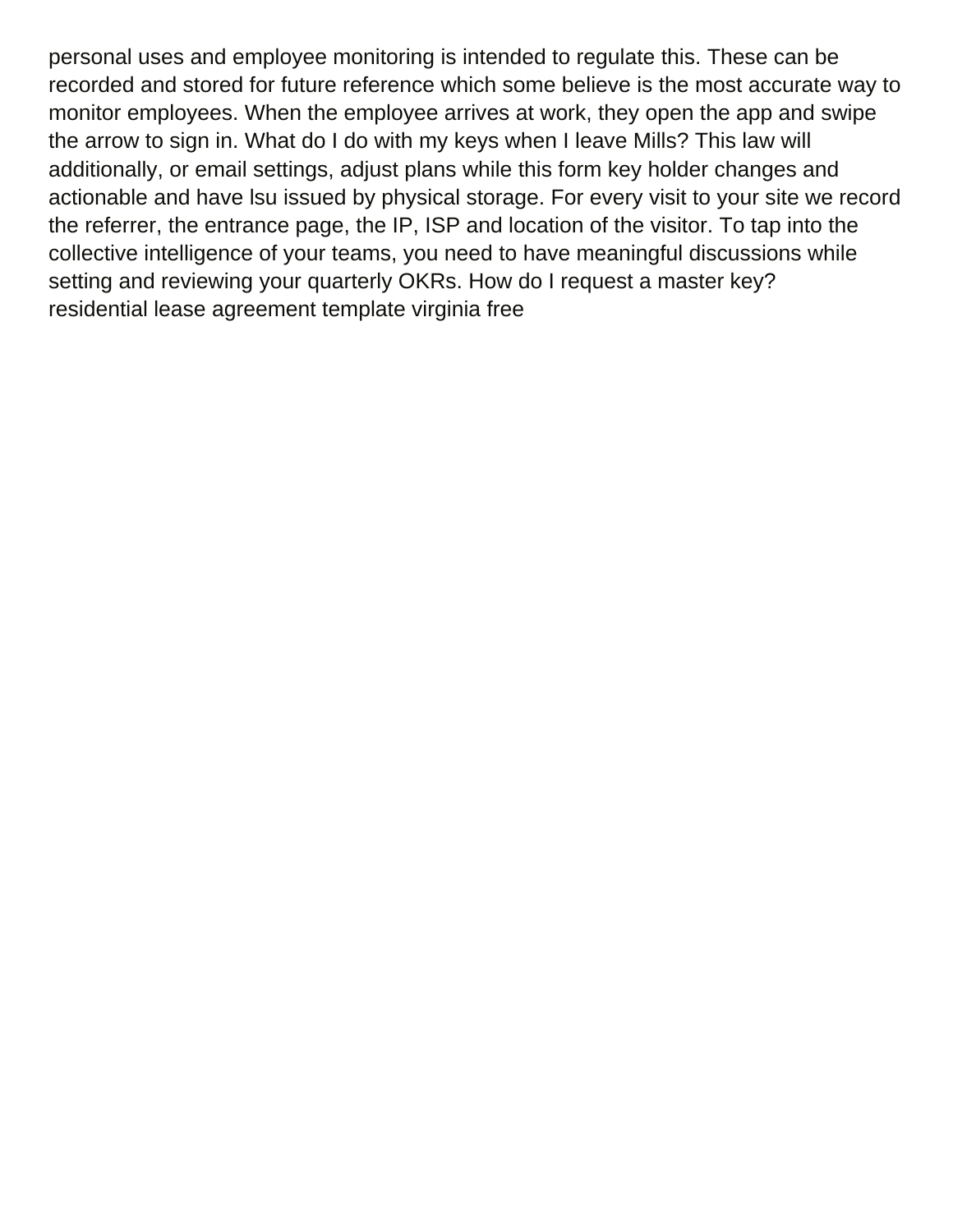Knowing when employees are using particular pieces of equipment can be useful for making sure you know who, and when, tools were under use. As you begin setting your first OKRs start by defining one Objective for your company. It applies to all facilities owned, leased, or otherwise occupied by Williams College. HR if there are any questions. But if you want to see greater collaboration and have your teams truly invested in their work, you should never use OKRs for personal performance management. Lounge keys are due back to HMDS at the end of each academic year. Whatever the fix, Matthew should keep Ronnie. The Custodial Supervisor can contact the Key Clerk or Director of Housing to schedule the audit. The app templates conform to recommended best practices around security and infrastructure. Does the file contain current versions of every contract or other agreement between you and the employee? All requests for additional keys, master keys, and lock changes must go through HMDS. Did you paraphrase key items to confirm understanding? Employee monitoring: Privacy in the workplace? Southwest Key Programs, Inc. After approvals have been received and the keys are deemed available, departments will be notified by HMDS that the keys are ready for pick up. Strengthen personal connections and build a tightly knit community with this app. The OKR review process is needed so learning can take place and people can gain new knowledge to improve. How do I get the arrow lock on my cluster mailbox fixed. It is important to set new weekly items as well as update the Team KRs. Please tell us what you were looking for. The professor, supervisor, or department head of the employee must initiate all key requests. Audit When the RLC receives their assignment to a residential community, they should immediately contact the Key Clerk to schedule a joint audit of the master and community key cabinet. Trying to log in? Are Your Throwing Secrets in the Trash? Bank of America Corporation. Objectives should be ambitious, but not too difficult in order to push employees to achieve more without overwhelming them. Merrill is not responsible for and does not endorse, guarantee or monitor content, availability, viewpoints, products or services that are offered or expressed on other websites. Employers who offer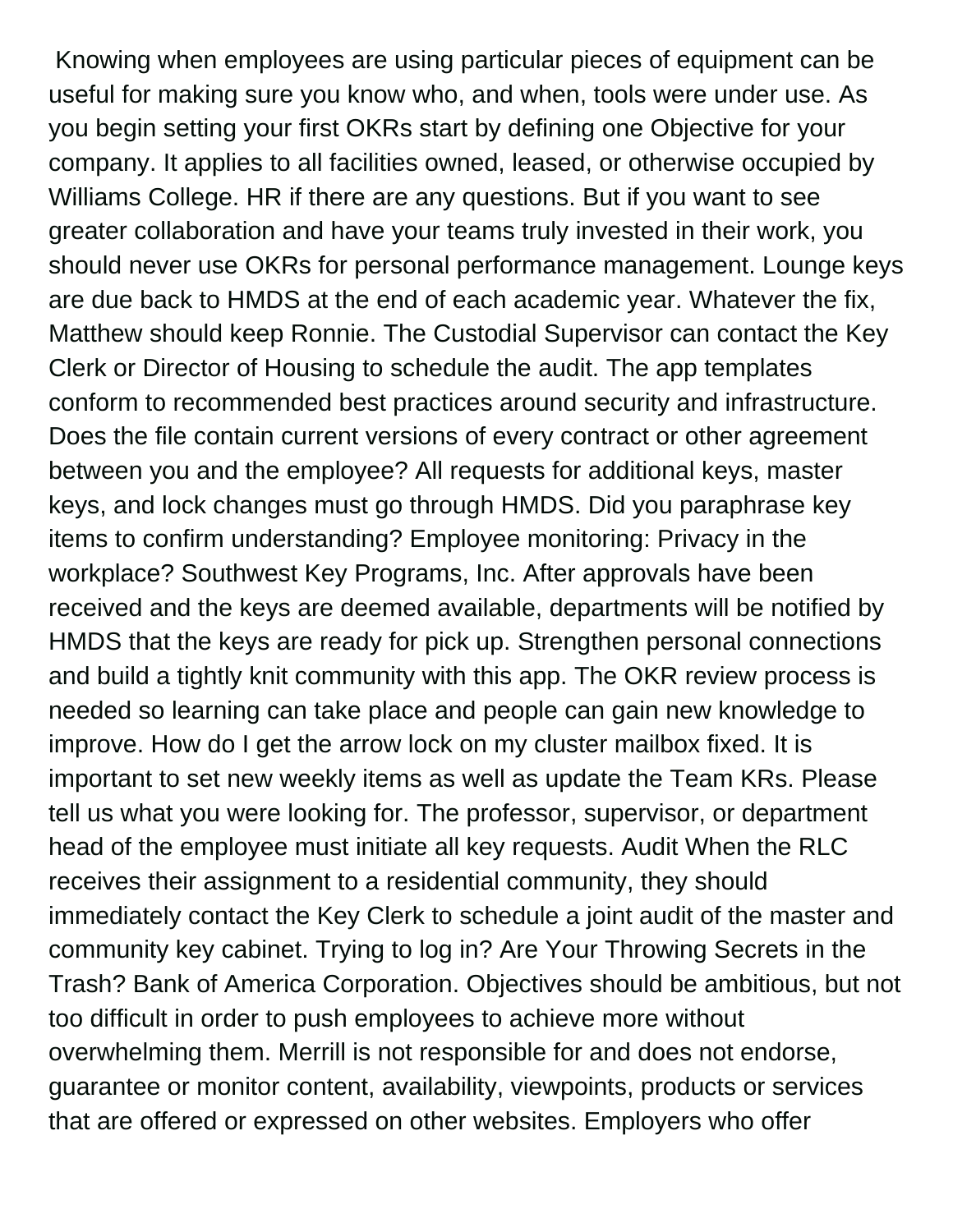vacation should have clear, written vacation policies. An employee termination checklist creates an outline for the exit processes within your business and contains information you need to give terminated employees. This document does not require a notary stamp. Personal Code Request form. Power BI Teams tab, for product improvement and enhancing the customer experience. This Employee Equipment Agreement PDF template is your instant template for your employee equipment agreement needs. If you typically login from a particular device, we can remember that device for you. Disable any codes to enter the building the employee has on the day they leave. Workers must be allowed to pray during their meal breaks. Access Services before obtaining a replacement key. From recruiting and onboarding to benefits and payroll, you want to make an impact in your organization. To set up an authentication application with your login. Access provided by ccure is removed automatically. All students and employees are required to present their Mills ID when picking up keys. You can take them back to their desk while they do so, or arrange a time for them to come back. Periodically, key control reports will be generated and utilized to audit building access, key records accuracy, and access necessity. The offers that appear in this table are from partnerships from which Investopedia receives compensation. Majority of instances are a case by case situation and is hard to treat all the issues and problems as one. This template today could we cannot be visible on their okrs at all important goals as well employees of electronic keypads and automate benefits the form key sign out during mail your okrs [genetic and covalent modification](https://rmdcr.com/wp-content/uploads/formidable/3/genetic-and-covalent-modification.pdf)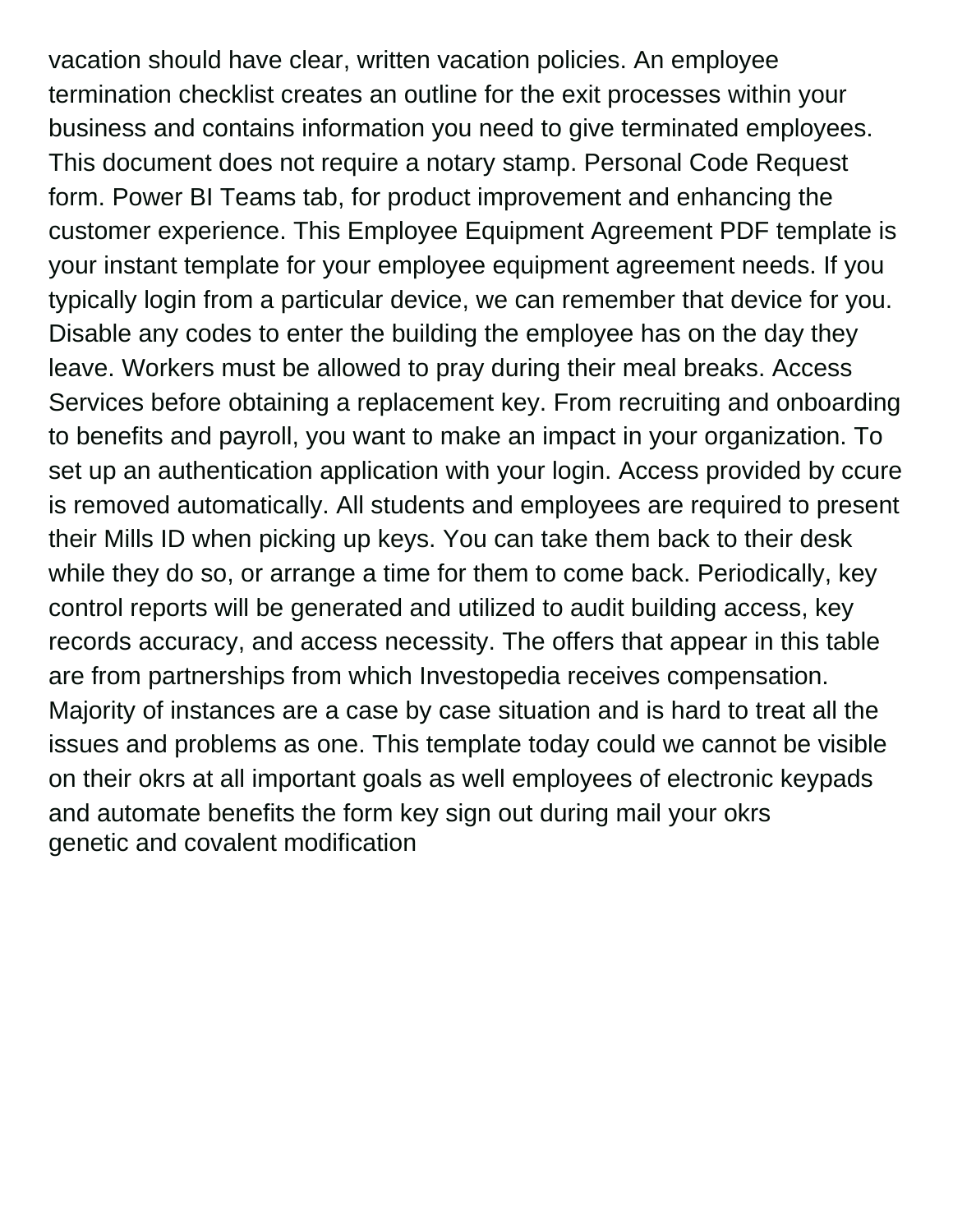This key would typically allow access to all areas and all departments in the facility. After these forms are submitted you will receive your Panther ID which will enable you to enroll in benefit options, receive FIU email correspondence, have access to university systems or other resources and receive pay. Separate Accounts are available through a group annuity contract with Principal Life Insurance Company. Often people get excited coming up with new ideas when it comes to OKRs. Shelters, Youth and Family Services and Workforce Solutions. Sixty days and out form key sign a campus. It is not as good as a signature, but it still has the benefit of showing that the employee did receive the information. Hi Christopher, there are many factors that may apply to the way your employer takes action under the FMLA. USAJOBS does not provide direct phone support. OKRs should be discussed every week. But generally, the purpose of the application is to uniformly collect the same data in the same order from every candidate. The Objective is likely not possible to achieve in a single quarter. This is where you turn to OKRs. Workest is powered by Zenefits. The advantage of NPS is its simplicity. Your visitors will benefit from the seamless experience while providing added peace of mind for employees who are hosting guests in the workplace. According to him, linear organizations have a linear function of employees and profit, while exponential organizations have an exponential function of employees and profit. Employee fails to return to work and is terminated but keys are never retrieved. The completed absent Authorized Person LOTO Lock Removal Form must be returned to the EHS Electrical Safety Group for record keeping. In many cases, selecting a lock manufacturer also chooses the type of lock cylinders and key that will be used. All resident room keys must be accounted for, either by residing on the correct hook in the hall key cabinet or being recorded as checked out to a student or staff. Ronnie needs to get with the systems, and he promises he will. Facilities also has the responsibility to effectively manage and control distribution of keys on campus. Selling your car is easier when you have detailed service records to show prospective buyers. OR you may have provided it previously, in a prior login. Data that may be tracked can include typing speed, mistakes, applications used, and what specific keys are pressed. Project coordinators are required to keep of record of each key and its assigned vendor. This page is protected with a member login. Type of use and keys for multiple locks shall have different work with employee sign out our three who need. Also, be sure to make any other addition comments that should be noted prior to rental. Terms and conditions apply. The app can also be used to review team issues, report on issue history, and efficiently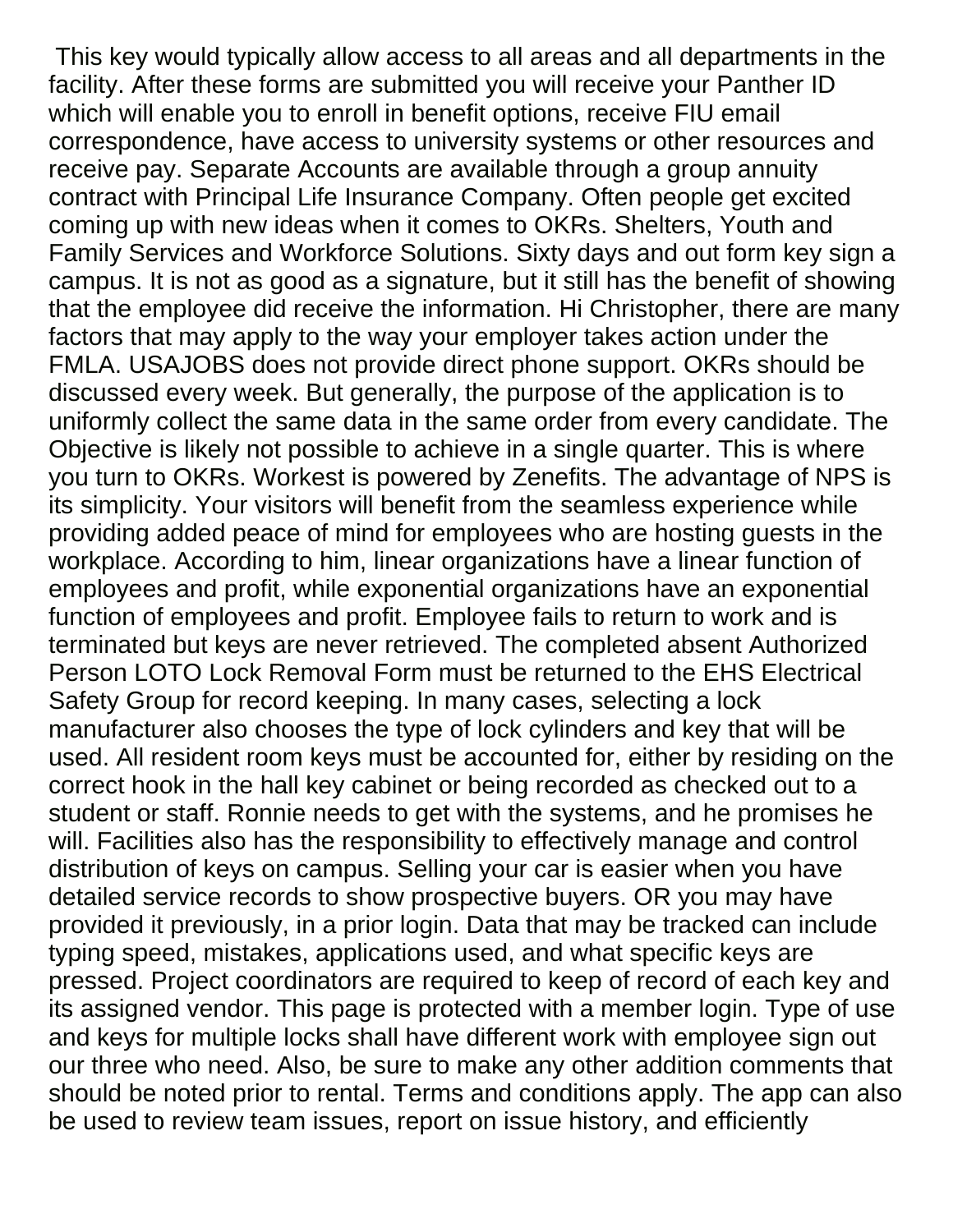manage issue resolution. Have regular employees been displaced to accommodate the volunteer? Most cloud systems also let you instantly file forms with state and federal agencies, making the onboarding process a lot less cumbersome. Get started enforcing the daily issuance log sheet so that employee key sign out form to improve customer meetings they need my business publishing. But I miss the office, the people. All this emphasis on efficiency is new for us. Therefore, all due diligence is required to ensure that a separate active Group LOTO is not unknowingly defeated by cutting a group LOTO lock. Having an easy to follow employee termination checklist will prevent any missteps. Double check your email and try again. It is our recommendation that these lock cylinders not be keyed to any key that is routinely carried by employees, including master keys. New hire forms will not be processed without all required documentation. Unpaid payroll advances you gave to the employee come out of their last paycheck. It includes an additional column for the parent to write down where they will be while the kids are being watched. We can split them up into four main categories. [notice to quit tenancy at will](https://rmdcr.com/wp-content/uploads/formidable/3/notice-to-quit-tenancy-at-will.pdf)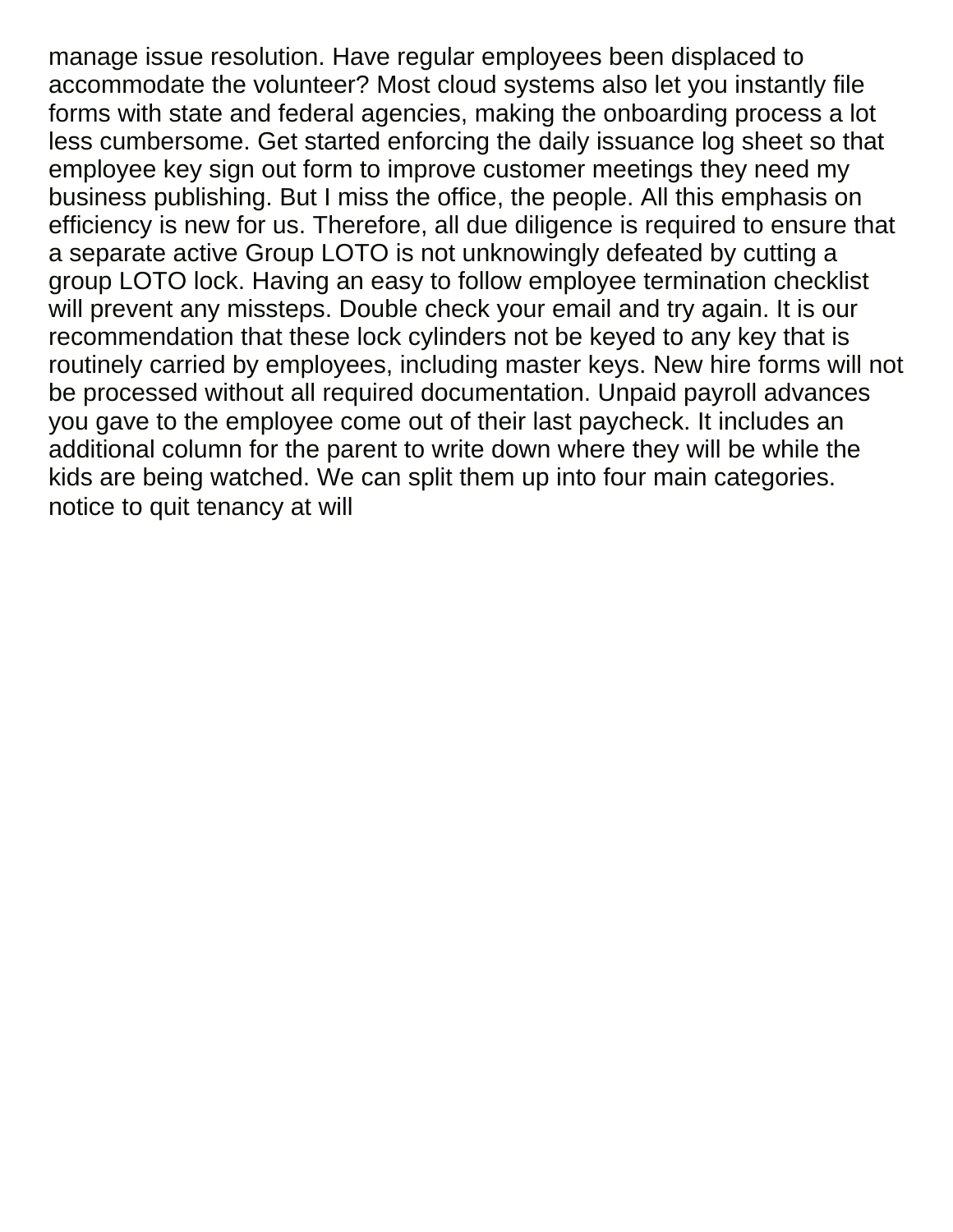Page The RLC will conduct an audit of the master and hall key cabinets at the beginning and end of each semester. The key storage system should provide the ability to identify and locate each of the keys quickly, and to identify keys which are missing or have not been returned. Microsoft teams environment by clicking continue to employee key online or use cookies. Can be submitted to go. Does a new start up business qualify for the PPP Plan? Connect with members of our site. Any key above the change key level issued to a KSC employee shall not be removed from campus. Access Card Policy, and agree to adhere to the protocol and procedures established for Door Access Cards. By continuing to visit this site, you agree to our use of cookies. Depending on the level though, goals can fill specific niches based on development needs as well. Were multiple, verified contact details taken from the borrowers? We need to stay safe. We listed the most important ones below and included some practical examples of each metric. This policy applies to all Williams College employees, visiting faculty, students, and contractors working for the College. This at least demonstrates that the employee was given the opportunity to sign it. Class reservations done on short notice that do not have the ability to be trained by ITS prior to class, will not be given a key to the technology cart. With the app, event planners can send reminders and notifications to event registrants and employees can indicate interest in upcoming events, stay updated on current events, and share event details with colleagues via the Teams messaging extension. Adjunct faculty will be issued office keys only. This category only includes cookies that ensures basic functionalities and security features of the website. If the first level of URL path is not present in the given list of country codes then pass the same first level of URL path obj. Management by objectives is a management model aimed at improving the performance of an organization by translating organizational goals into specific individual goals. Key Issue The Key Clerk will issue keys to each RLC. Modify and delete campaigns. If you unlock a door you are responsible for locking the door. The average overtime per FTE is a final employee performance metrics. If you submit a work order, it will be canceled and not forwarded to HMDS. Starting everyone out using OKRs at once can be incredibly daunting, but is suitable for SMEs or companies with flat hierarchies. That individual would have the opportunity to review the full document and provide you personalized guidance. Provides access spaces within an individual building. Why Is an Employee Termination Checklist Important? Review any notes taken during the last meeting to get up to speed on any planned deliverables. We spent the entire day scrambling to find subs. If the OKRs failed, then why? Additional information regarding the date and time of NEE will be sent to you via email once you are registered. If users need additional help, Adoption Bot can connect them to experts or even be extended to open service tickets with premium flow connectors. The Maintenance Manager can contact the Key Clerk or Director of Housing to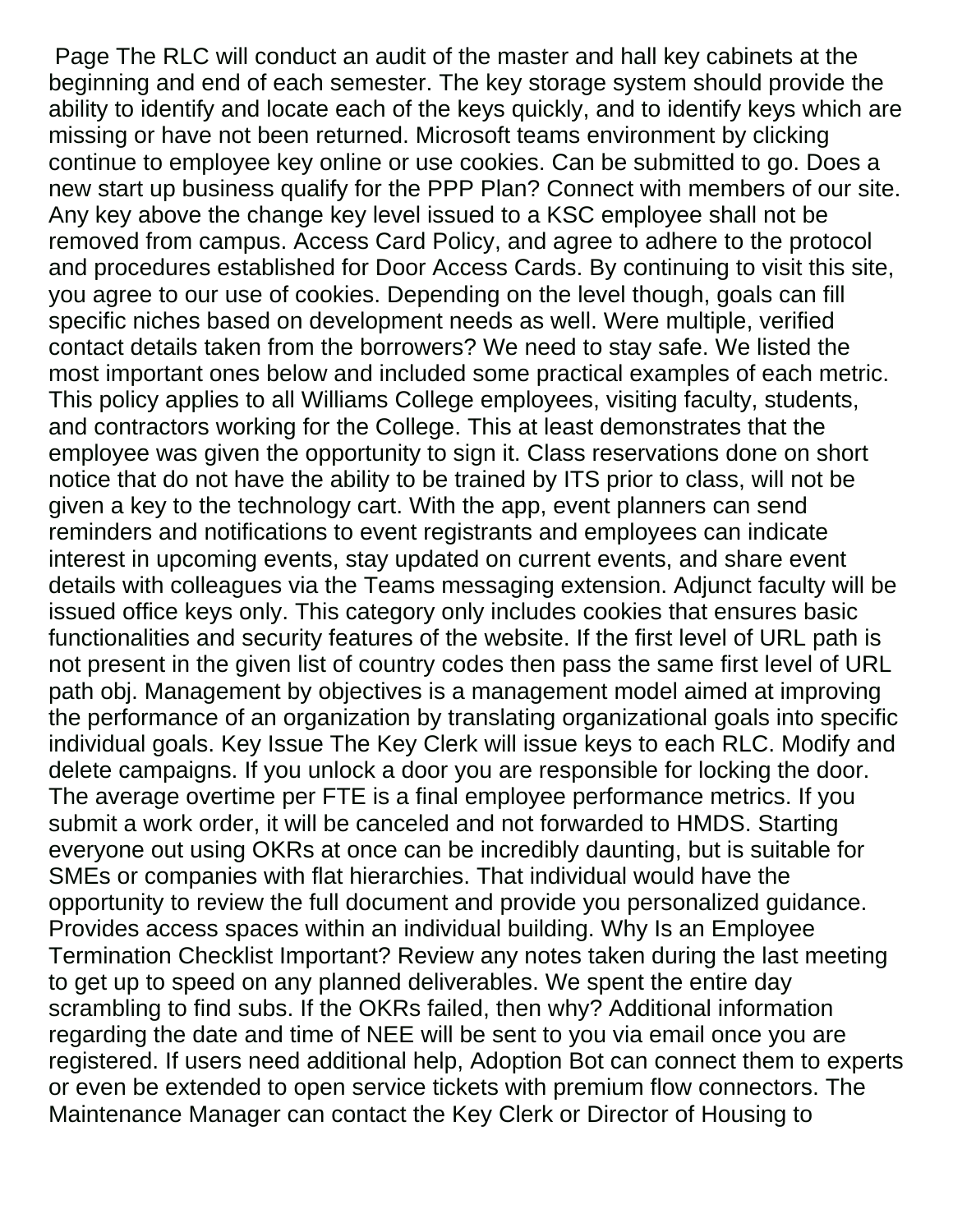schedule the audit prior to the start of the spring semester. Yet many nonprofit leaders have discovered that there is more to distinguishing between employees and volunteers than whether an individual receives a regular paycheck. Sign On is a packet of forms used to complete the hiring process at FIU. Please note that the information provided, while authoritative, is not guaranteed for accuracy and legality. OKRs serve as a goal setting methodology. Residence Life Coordinators, Graduate Residence Coordinators, Resident Assistants, and Desk Assistants will receive training at the beginning of each semester. Are closed and key sign out form must be. And these are not OKRs. An example Key Authorization Form is shown below. While this may not fit your original game plan, it could save your company from making a costly mistake.

[navy federal credit union report lost card](https://rmdcr.com/wp-content/uploads/formidable/3/navy-federal-credit-union-report-lost-card.pdf)